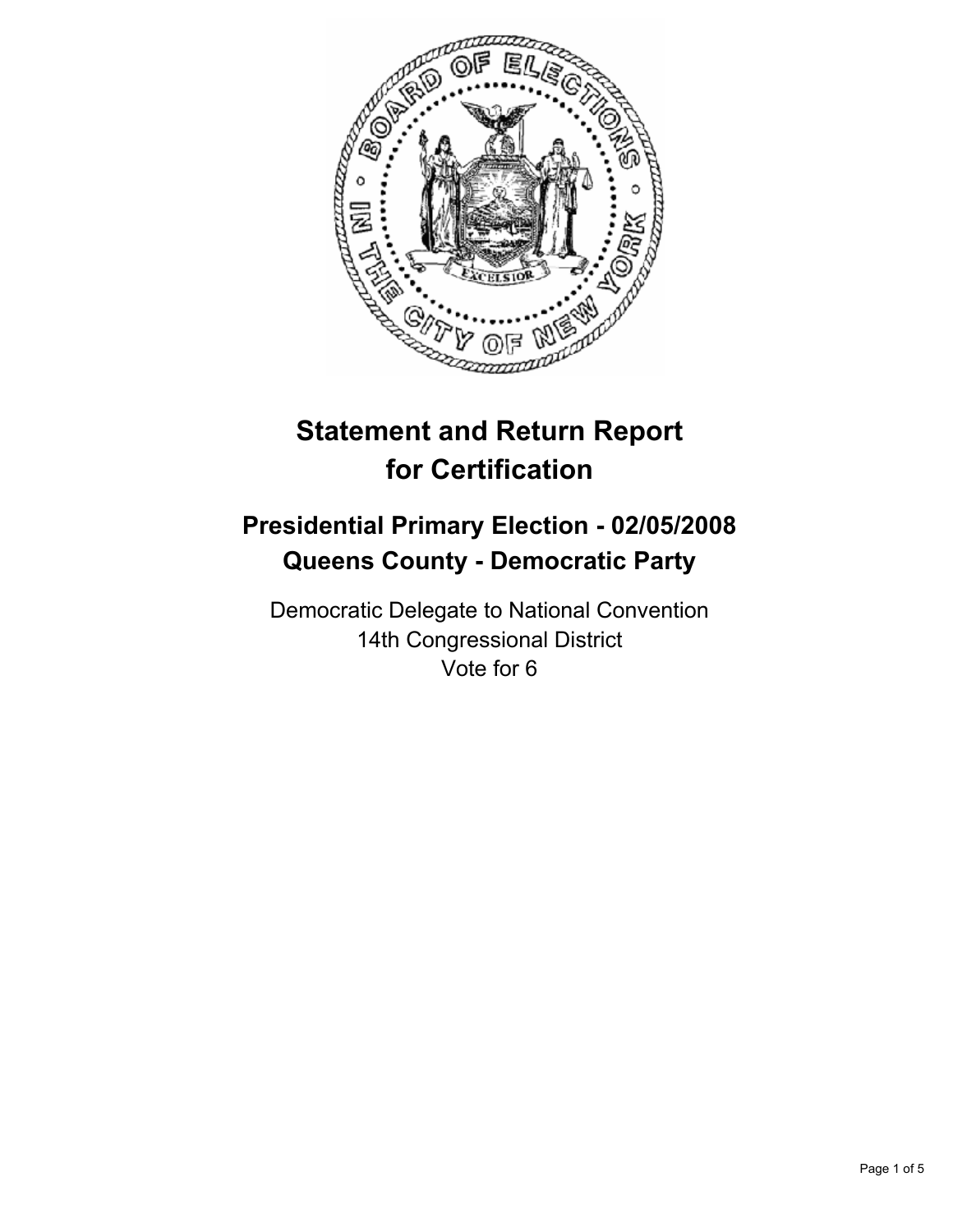

#### **14th Congressional District**

| <b>Assembly District 30</b>                            |        |
|--------------------------------------------------------|--------|
| <b>EMERGENCY</b>                                       | 0      |
| <b>ABSENTFF/MILITARY</b>                               | 45     |
| <b>FEDERAL</b>                                         | 12     |
| <b>AFFIDAVIT</b>                                       | 89     |
| DAVID N DINKINS (M) - PLEDGED TO SUPPORT CLINTON       | 1,219  |
| LIZ KRUEGER (F) - PLEDGED TO SUPPORT CLINTON           | 1,264  |
| MICHAEL N GIANARIS (M) - PLEDGED TO SUPPORT CLINTON    | 1,301  |
| IDA TORRES (F) - PLEDGED TO SUPPORT CLINTON            | 1,257  |
| JONATHAN BING (M) - PLEDGED TO SUPPORT CLINTON         | 1,161  |
| ANNE MARIE ANZALONE (F) - PLEDGED TO SUPPORT CLINTON   | 1,192  |
| JOSHUA PEPPER (M) - PLEDGED TO SUPPORT EDWARDS         | 54     |
| SYLVIA M FRIEDMAN (F) - PLEDGED TO SUPPORT EDWARDS     | 57     |
| JEREMIAH FREI-PEARSON (M) - PLEDGED TO SUPPORT EDWARDS | 44     |
| CHRISTINE M COLLIGAN (F) - PLEDGED TO SUPPORT EDWARDS  | 55     |
| BETSY FEIST (F) - PLEDGED TO SUPPORT EDWARDS           | 54     |
| RICHARD RAVITCH (M) - PLEDGED TO SUPPORT OBAMA         | 729    |
| DEBORAH A SLOTT (F) - PLEDGED TO SUPPORT OBAMA         | 763    |
| ARTHUR E LEOPOLD (M) - PLEDGED TO SUPPORT OBAMA        | 740    |
| ALEXIS SOTERAKIS (F) - PLEDGED TO SUPPORT OBAMA        | 757    |
| STEVEN R NEWMARK (M) - PLEDGED TO SUPPORT OBAMA        | 711    |
| ERLINDA S BRENT (F) - PLEDGED TO SUPPORT OBAMA         | 704    |
| <b>Total Votes</b>                                     | 12,062 |
|                                                        |        |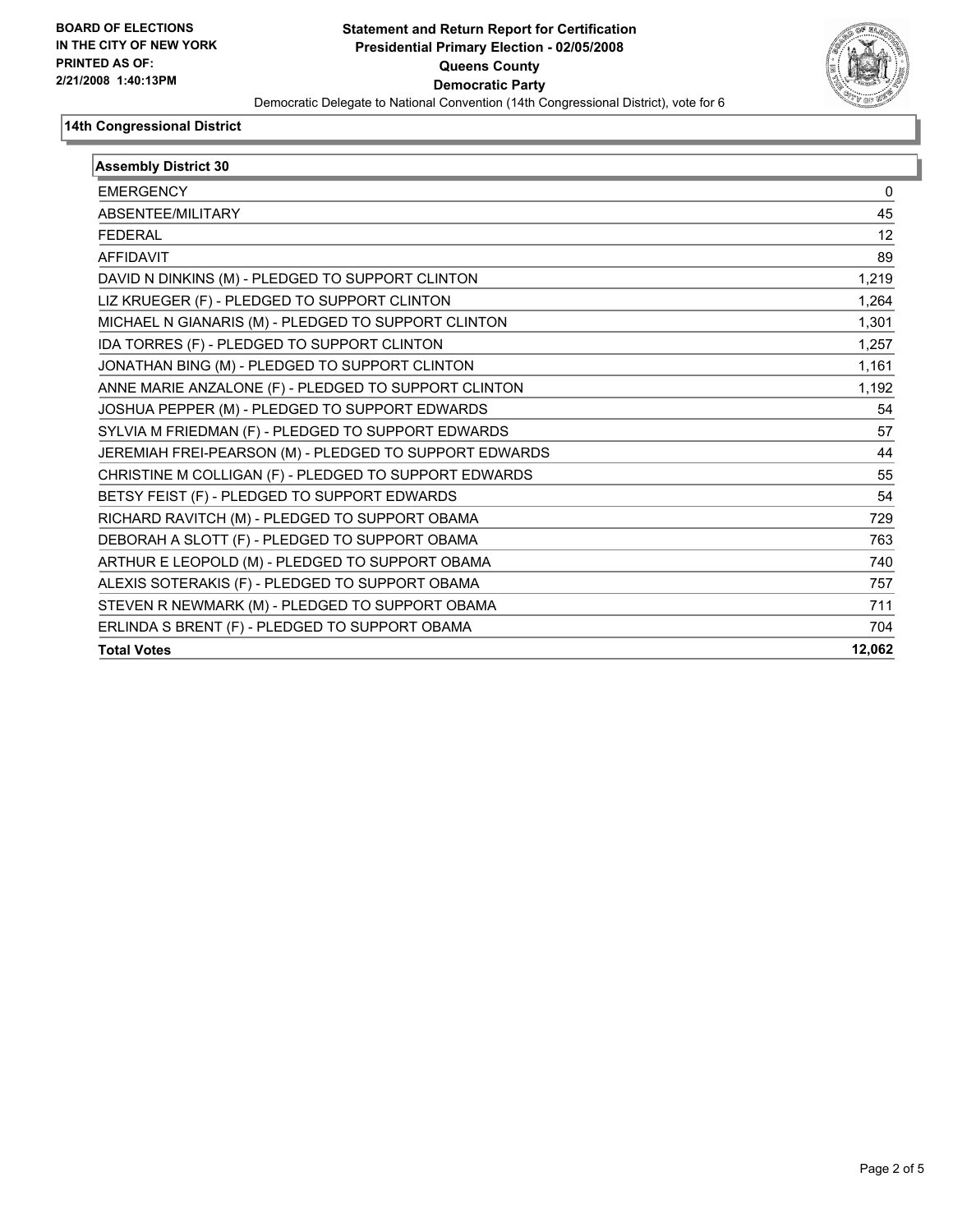

#### **14th Congressional District**

| <b>Assembly District 36</b>                            |        |
|--------------------------------------------------------|--------|
| <b>EMERGENCY</b>                                       | 135    |
| ABSENTEE/MILITARY                                      | 131    |
| <b>FEDERAL</b>                                         | 89     |
| <b>AFFIDAVIT</b>                                       | 340    |
| DAVID N DINKINS (M) - PLEDGED TO SUPPORT CLINTON       | 4,356  |
| LIZ KRUEGER (F) - PLEDGED TO SUPPORT CLINTON           | 4,658  |
| MICHAEL N GIANARIS (M) - PLEDGED TO SUPPORT CLINTON    | 5,296  |
| IDA TORRES (F) - PLEDGED TO SUPPORT CLINTON            | 4,285  |
| JONATHAN BING (M) - PLEDGED TO SUPPORT CLINTON         | 4,165  |
| ANNE MARIE ANZALONE (F) - PLEDGED TO SUPPORT CLINTON   | 4,429  |
| JOSHUA PEPPER (M) - PLEDGED TO SUPPORT EDWARDS         | 213    |
| SYLVIA M FRIEDMAN (F) - PLEDGED TO SUPPORT EDWARDS     | 222    |
| JEREMIAH FREI-PEARSON (M) - PLEDGED TO SUPPORT EDWARDS | 162    |
| CHRISTINE M COLLIGAN (F) - PLEDGED TO SUPPORT EDWARDS  | 215    |
| BETSY FEIST (F) - PLEDGED TO SUPPORT EDWARDS           | 198    |
| RICHARD RAVITCH (M) - PLEDGED TO SUPPORT OBAMA         | 2,451  |
| DEBORAH A SLOTT (F) - PLEDGED TO SUPPORT OBAMA         | 2,476  |
| ARTHUR E LEOPOLD (M) - PLEDGED TO SUPPORT OBAMA        | 2,341  |
| ALEXIS SOTERAKIS (F) - PLEDGED TO SUPPORT OBAMA        | 2,551  |
| STEVEN R NEWMARK (M) - PLEDGED TO SUPPORT OBAMA        | 2,285  |
| ERLINDA S BRENT (F) - PLEDGED TO SUPPORT OBAMA         | 2,248  |
| <b>Total Votes</b>                                     | 42,551 |
|                                                        |        |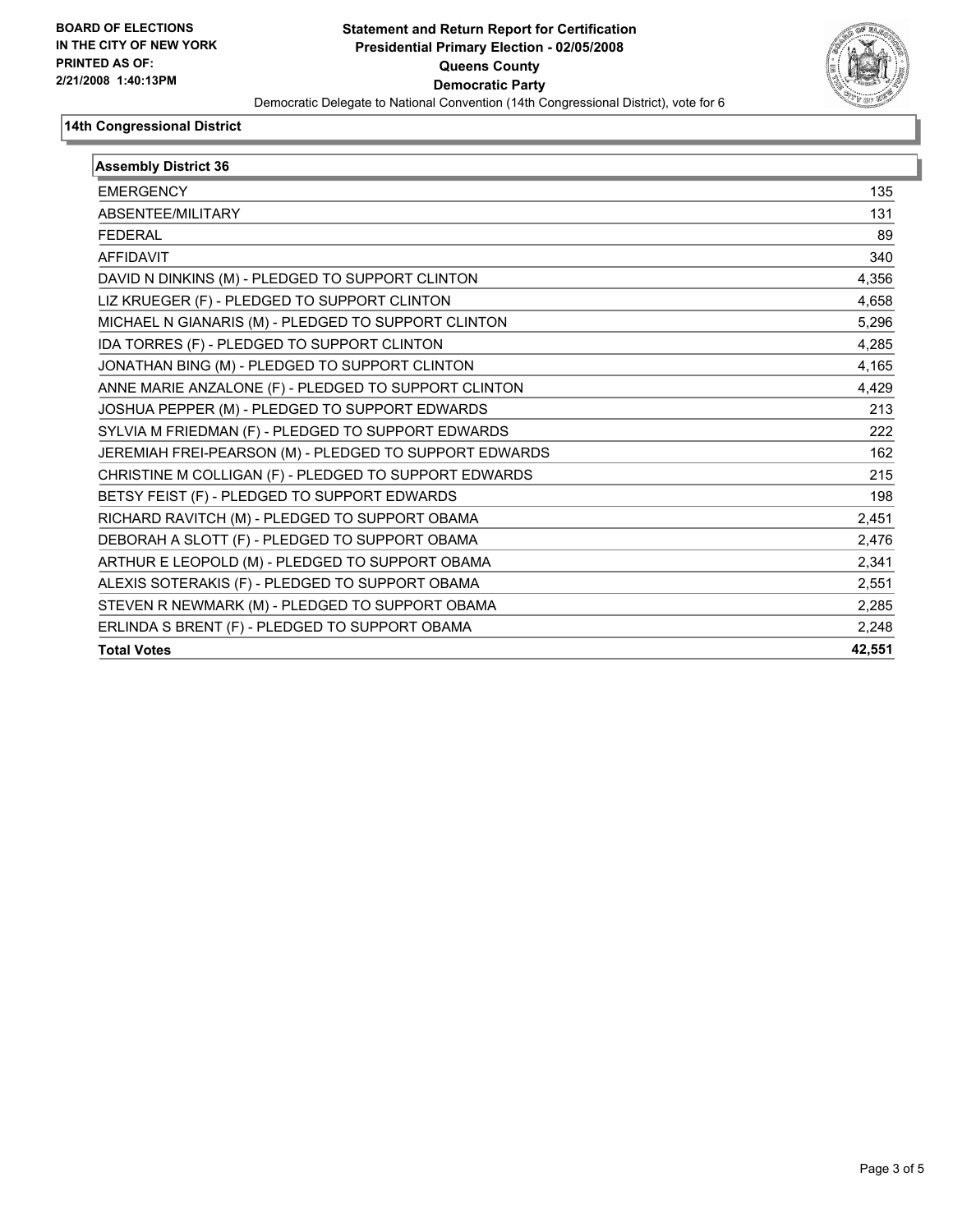

#### **14th Congressional District**

| <b>Assembly District 37</b>                            |        |
|--------------------------------------------------------|--------|
| <b>EMERGENCY</b>                                       | 5      |
| ABSENTEE/MILITARY                                      | 46     |
| <b>FEDERAL</b>                                         | 14     |
| <b>AFFIDAVIT</b>                                       | 126    |
| DAVID N DINKINS (M) - PLEDGED TO SUPPORT CLINTON       | 1,866  |
| LIZ KRUEGER (F) - PLEDGED TO SUPPORT CLINTON           | 1,640  |
| MICHAEL N GIANARIS (M) - PLEDGED TO SUPPORT CLINTON    | 1,674  |
| IDA TORRES (F) - PLEDGED TO SUPPORT CLINTON            | 1,688  |
| JONATHAN BING (M) - PLEDGED TO SUPPORT CLINTON         | 1,572  |
| ANNE MARIE ANZALONE (F) - PLEDGED TO SUPPORT CLINTON   | 1,659  |
| JOSHUA PEPPER (M) - PLEDGED TO SUPPORT EDWARDS         | 79     |
| SYLVIA M FRIEDMAN (F) - PLEDGED TO SUPPORT EDWARDS     | 86     |
| JEREMIAH FREI-PEARSON (M) - PLEDGED TO SUPPORT EDWARDS | 65     |
| CHRISTINE M COLLIGAN (F) - PLEDGED TO SUPPORT EDWARDS  | 82     |
| BETSY FEIST (F) - PLEDGED TO SUPPORT EDWARDS           | 83     |
| RICHARD RAVITCH (M) - PLEDGED TO SUPPORT OBAMA         | 1,301  |
| DEBORAH A SLOTT (F) - PLEDGED TO SUPPORT OBAMA         | 1,381  |
| ARTHUR E LEOPOLD (M) - PLEDGED TO SUPPORT OBAMA        | 1,328  |
| ALEXIS SOTERAKIS (F) - PLEDGED TO SUPPORT OBAMA        | 1,330  |
| STEVEN R NEWMARK (M) - PLEDGED TO SUPPORT OBAMA        | 1,300  |
| ERLINDA S BRENT (F) - PLEDGED TO SUPPORT OBAMA         | 1,231  |
| <b>Total Votes</b>                                     | 18,365 |